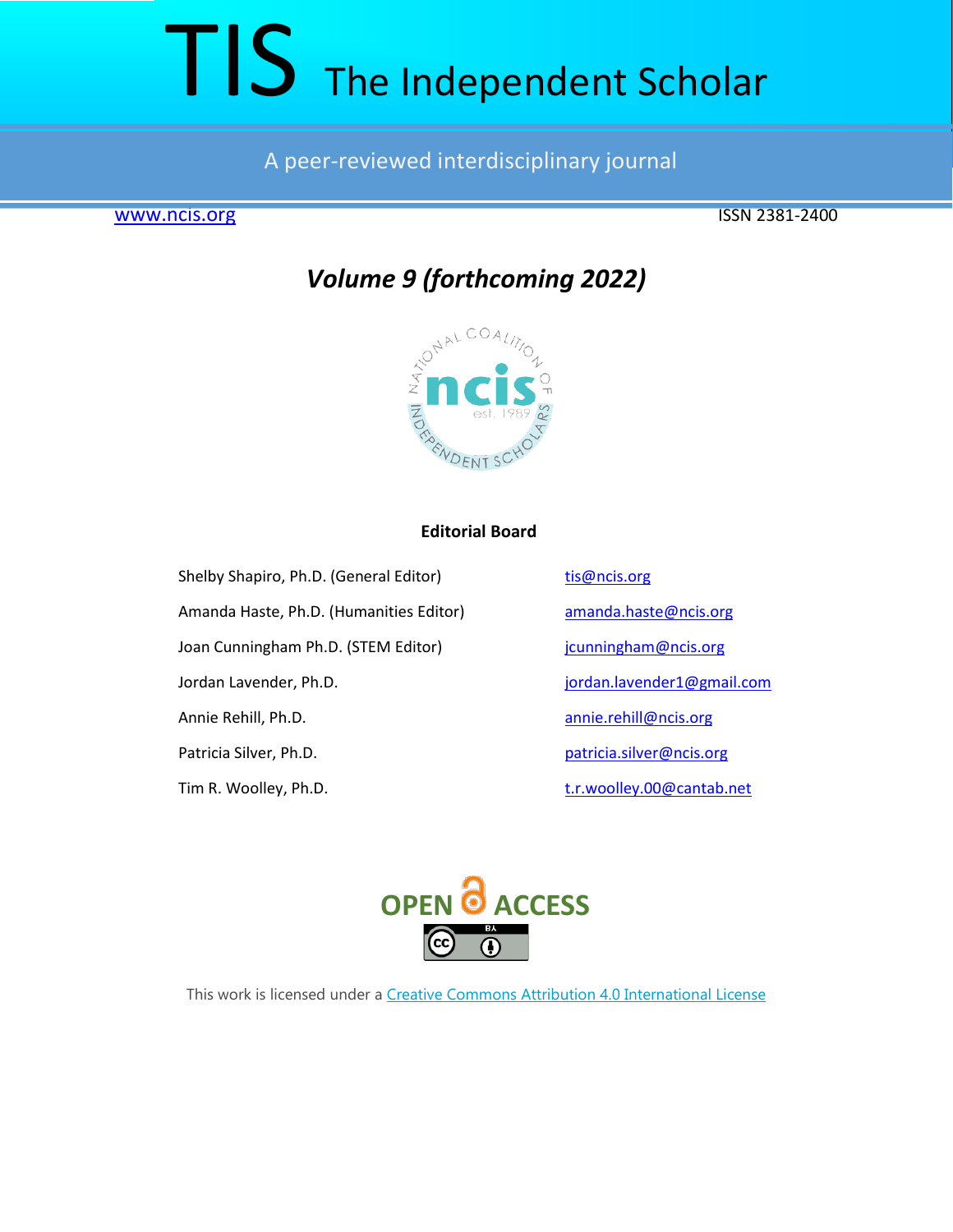This work is licensed under a [Creative Commons Attribution 4.0 International License](about:blank)

#### **EDITORIAL BOARD**

**Joan Cunningham** (Ph.D. Public Health: Epidemiology) is a cancer epidemiologist, recently retired from the Medical University of South Carolina. She holds an MSc (Biology: aquatic eco-embryology) from the University of Guelph, Ontario, Canada and Ph.D. (Public Health: epidemiology) from the University of Texas School of Public Health (Houston). Her work focuses on racial disparities in breast cancer, and non-pharmacological mitigation of cancer treatment side effects. She also gives invited lectures on cancer epidemiology to the graduate program at the University of Texas Health Science Center at San Antonio, Texas.

**Amanda Haste** (Ph.D. Musicology; Dip.Trans.IoLET) is a British musicologist and academic translator whose research interests include identity construction through music and language. She is a member of the Chartered Institute of Linguists and teaches courses in Translation and in English for Specific Purposes at Aix-Marseille University, France. Her research has been published in leading journals and books by major editors, and she co-authored Constructing Identity in an Age of Globalization (Paris: Ex Modio, 2015); and her awards include the Louise Dyer Award for research into British music, and the Elizabeth Eisenstein Essay Prize (2018).

**Jordan Lavender** (Ph.D. Spanish Linguistics) teaches Spanish and Latin American History at Pomfret School in Pomfret, CT and has conducted research on the use of minority languages on Twitter in Spain, bilingualism in the linguistic landscapes of Azogues, Ecuador, and forms of address in Ecuadorian Spanish, based on ethnographic research in both online and offline contexts.

**Annie Rehill** (Ph.D. Modern French Studies, MFA) specializes in the literature and history of Francophone Canada, focusing on intercultural expressions and implications. Most recently she has studied Métis literature and art. Previous work in ecocriticism centered on representations of the Canadian *coureur de bois* figure, and on Francophone Caribbean writings. Her publications include "Le Travail dans la nature canadienne: L'Équilibre (et le déséquilibre) humain tel qu'il est représenté par Louis Goulet et Joseph-Charles Taché" (2018); "An Ecocritical Reading of Joseph-Charles Taché's Forestiers et voyageurs" (2018); Backwoodsmen As Ecocritical Motif in French Canadian Literature (2016); and "Inscriptions of Nature from Guadeloupe, Haiti, and Martinique" (2015).

**Shelby Shapiro** (Ph.D. American Studies), the General Editor of The Independent Scholar, served for many years as the English-language editor of Tsum punkt/To the Point, the magazine of Yiddish of Greater Washington, as well as for its predecessor publication. He is currently Associate Editor of Records of the State of Connecticut. His Ph.D. dissertation dealt with acculturation and American Jewish women in the Yiddish press ; he is a Yiddish-English translator, and his research interests include Jazz and Blues (having presented jazz radio programs for nine years), the labor movement, the First World War, and immigrant anarchism.

**Patricia Silver** (Ph.D. Anthropology) is a sociocultural anthropologist whose research has centered on the Puerto Rican diaspora in the U.S. states. Her publications have appeared in American Ethnologist; CENTRO Journal of the Center for Puerto Rican Studies; Identities: Global Studies in Culture and Power; Op. Cit.: Revista del Centro de Investigaciones Históricas; Southern Cultures; Memory Studies; and Latino Studies. Her book, Sunbelt Diaspora: Race, Class, and Latino Politics in Puerto Rican Orlando was published in 2020.

**Tim Woolley** (Ph.D. Theology) is a British Methodist minister and adjunct lecturer at Cliff College, tutor for the Methodist E-Academy and the Oxford University Department of Continuing Education, and research associate of Wesley House, Cambridge. He researches 19C British Methodism, the Holiness Movement, Revivalism and Nonconformity and has co-written Mission Shaped Intro (2nd ed.) for Fresh Expressions of Church and Talking of God and Worship: Leading and Preaching for The Methodist Church in Britain.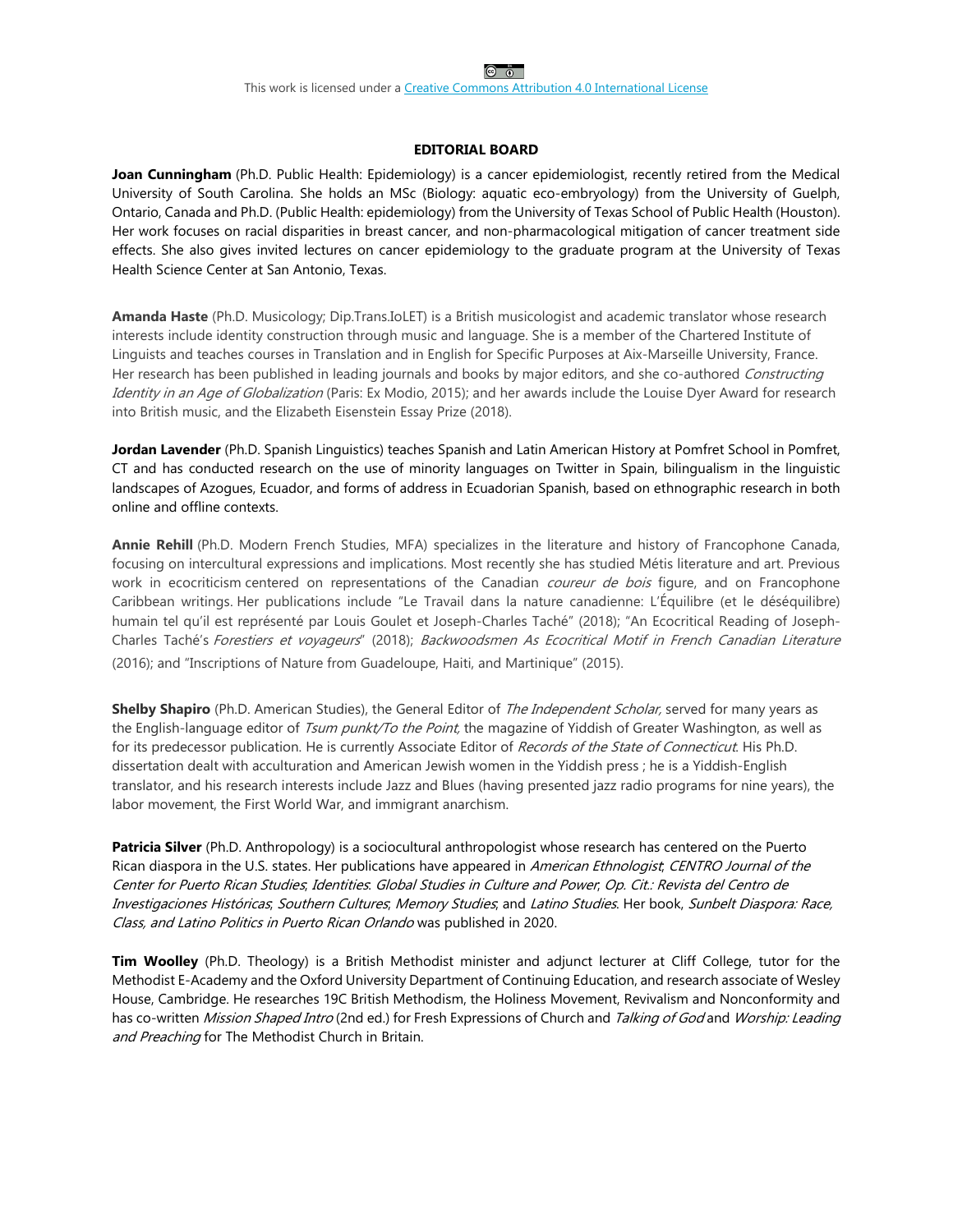$\circ$   $\circ$ 

#### **NOTES FOR CONTRIBUTORS**

All members of NCIS and their affiliated Partner Group organizations are cordially invited to submit manuscripts to The Independent Scholar (TIS). We welcome submissions in the form of traditional essays as well as creative or artistic material on any topic that will appeal to our members. Your manuscript may be presented in the TIS house style and should be referenced according to APA style. It should conform to the academic standards demanded by NCIS and will be subjected to a robust peer review process. Please consult the [submission guidelines](about:blank) before submitting material, but if you have any queries don't hesitate to contact the relevant member of the TIS Editorial Board. Manuscripts and queries should be sent to the General Editor at tis@ncis.org.

If you have a book you would like reviewed, or you would like to offer to review a book, please email the Book Review Editor on [reviews@ncis.org.](about:blank) As a guide to length and content, you can download previous reviews from [https://www.ncis.org/book-reviewsthe-independent-scholar-tis.](about:blank)

#### **About NCIS**

The National Coalition of Independent Scholars is a 501(c)3 nonprofit corporation (est. 1989) which supports independent scholars worldwide and provides them with a valuable scholarly community.

NCIS represents independent scholars from every continent and in many disciplines in STEM and the Humanities. Its members include unaffiliated scholars, adjunct and part-time faculty, emeritus professors, graduate students, researchers, artists and curators. The benefits of membership are many, but the great benefit of joining NCIS is affiliation with an internationally recognized intellectual society.

Today, NCIS is an international organization whose members hail from many countries and pursue diverse fields of study in a variety of disciplines. This is the population NCIS proudly serves.

#### **Member Benefits**

NCIS MEMBERSHIP offers opportunities for travel and research grants, member discounts and academic support.

FREE MEMBER RESOURCES include your own member profile page, an NCIS.org email address, and NCIS letters of introduction.

ACADEMIC OPPORTUNITIES & RESOURCES include publication in and/or peer reviewing for The Independent Scholar, book reviewing (or having your own academic book reviewed), free webinars and access to resources on academic skills such as presenting conference papers, chairing conference sessions, and publishing your work.

GRANT AWARDS for which members may apply include NCIS Conference Support Grants and NCIS Research Grants (six awards per year) and the annual Elizabeth Eisenstein Essay Prize. External grant awards can also be administered by NCIS thanks to our 501(c)3 status. More information on all these can be found at [www.ncis.org/grants.](about:blank)

MEMBER DISCOUNTS are offered for JSTOR Journal Access and Nota Bene referencing software, and also on [Professional Writing and Translation](about:blank) Services from NCIS members.

NETWORKING OPPORTUNITIES include discussion groups on [Facebook, Twitter, LinkedIn,](about:blank) collegial support services, regional and online member gatherings, and international NCIS Conferences at major academic institutions.

#### Find us, follow us, friend us on [Facebook,](about:blank) [Twitter,](about:blank) [LinkedIn,](about:blank) [H-Scholar](about:blank) and [Academia.](about:blank)

#### **www.ncis.org**

**Disclaimer** Although the articles presented in *The Independent Scholar* have been subjected to a robust peer review process to ensure scholarly integrity, the views expressed by contributors are not necessarily those of the TIS editorial board or of NCIS.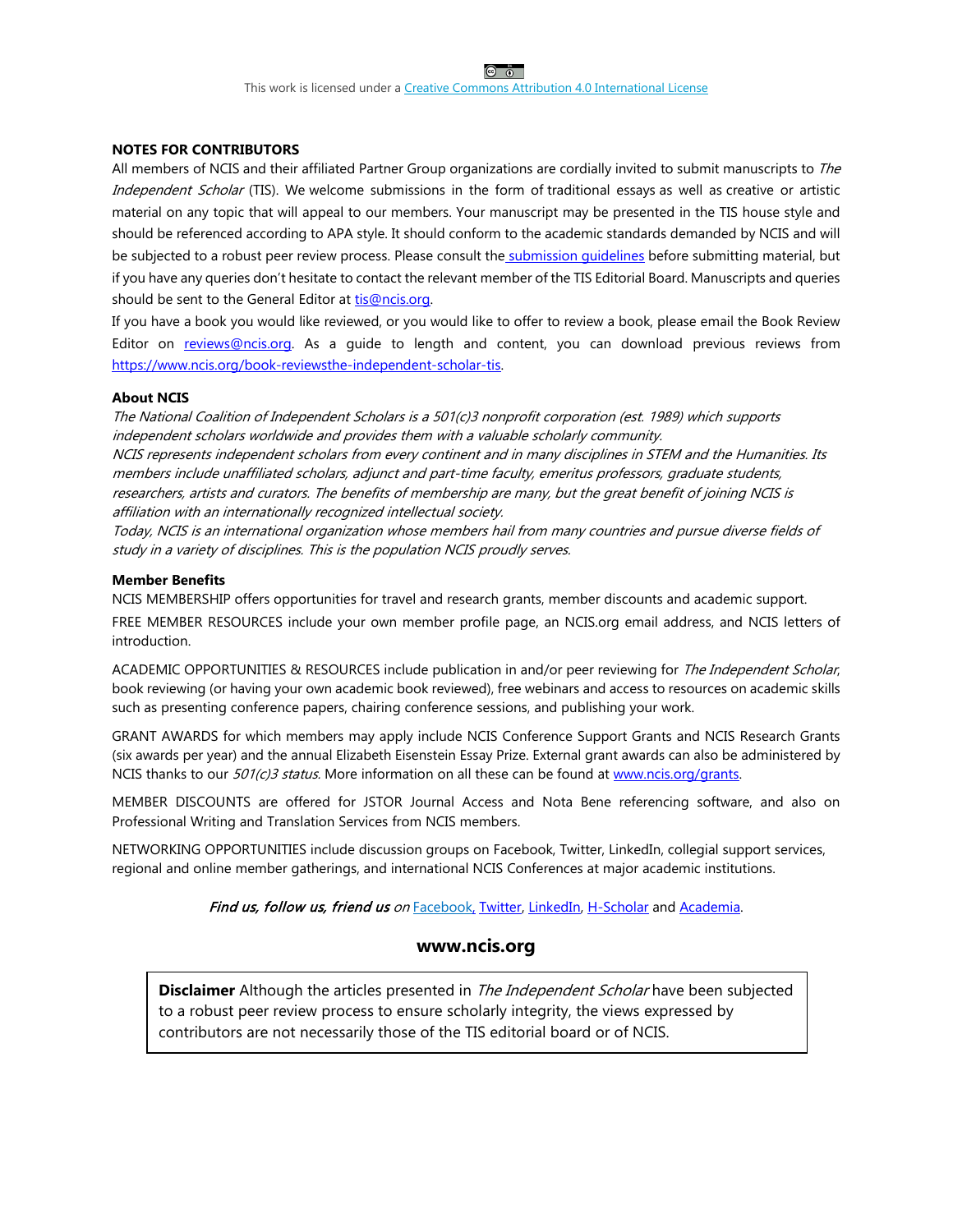

## Memorializing the Middle Classes in Medieval and Renaissance Europe

# **Anne C. Leader (ed.)**

Kalamazoo: Western Michigan University, 2018.

ISBN 978-1-58044-345-6.

330pp. inc. Index, Notes, maps, Bibliography. B & W Illus.

Hardback £95. Cloth \$110.

Published online by Cambridge University Press: 02 March 2020. PDF available for download at ["Memorializing the Middle Classes in Medieval and](https://scholarworks.wmich.edu/mip_smemc/3/#:%7E:text=Memorializing%20the%20Middle%20Classes%20in%20Medieval%20and%20Renaissance,and%20Spain%20between%20the%20twelfth%20and%20seventeenth%20centuries.)  [Renaissance Europe" by Anne C. Leader \(wmich.edu\)](https://scholarworks.wmich.edu/mip_smemc/3/#:%7E:text=Memorializing%20the%20Middle%20Classes%20in%20Medieval%20and%20Renaissance,and%20Spain%20between%20the%20twelfth%20and%20seventeenth%20centuries.)

### **Review by Shelby Shapiro. Review was first published online 18 May 2022 and will appear in Volume 9 of** The Independent Scholar.

Memorializing the Middle Classes in Medieval and Renaissance Europe meets at the junction of history, archaeology, and classics, examining memorial culture to investigate the entry of what is described as the "middle classes" into the reaches of high society, in a highly nuanced manner. The authors in Memorializing the Middle Classes all present compelling cases in an awesome display of very specialized areas of knowledge. All are worth reading and pondering. This is not a book for casual reading; those unfamiliar with the language of church architecture, for example, should have dictionaries at hand.

The book consists of twelve chapters; in which the authors take readers from Pisa to Breslau/Wroclaw, Florence, London, Northern Italy, Castile/Flanders/ Burgundy, Tuscany, Venice, Strasbourg, Cyprus and Bruges. Just as varied as the locations are the forms of

memorialization: sarcophagi, epitaphs, altars, sepulchres, tombs, particular image types, chapels, panel paintings, and food offerings (obits). But the essays in this book deal with more than the "what', "how" and "where": concentrating on social mobility, these papers deal with the "who."

The authors focus on instances of mixed memorialization: sites in which space is shared among different social strata. These scholars investigate how the resting places of the dead serve the vital social needs of the living. Thus, a merchant family memorializing in the same way as a noble family expresses, if not actual equality, than aspirational equality. Rich in artistic, archaeological and historical details, each chapter presents case studies of social mobility as experienced in those societies among particular groups of people.

Review: Leader - Memorializing the Middle Classes in Medieval and Renaissance Europe. First published online 18 May 2022. To be published in a forthcoming issue of The Independent Scholar.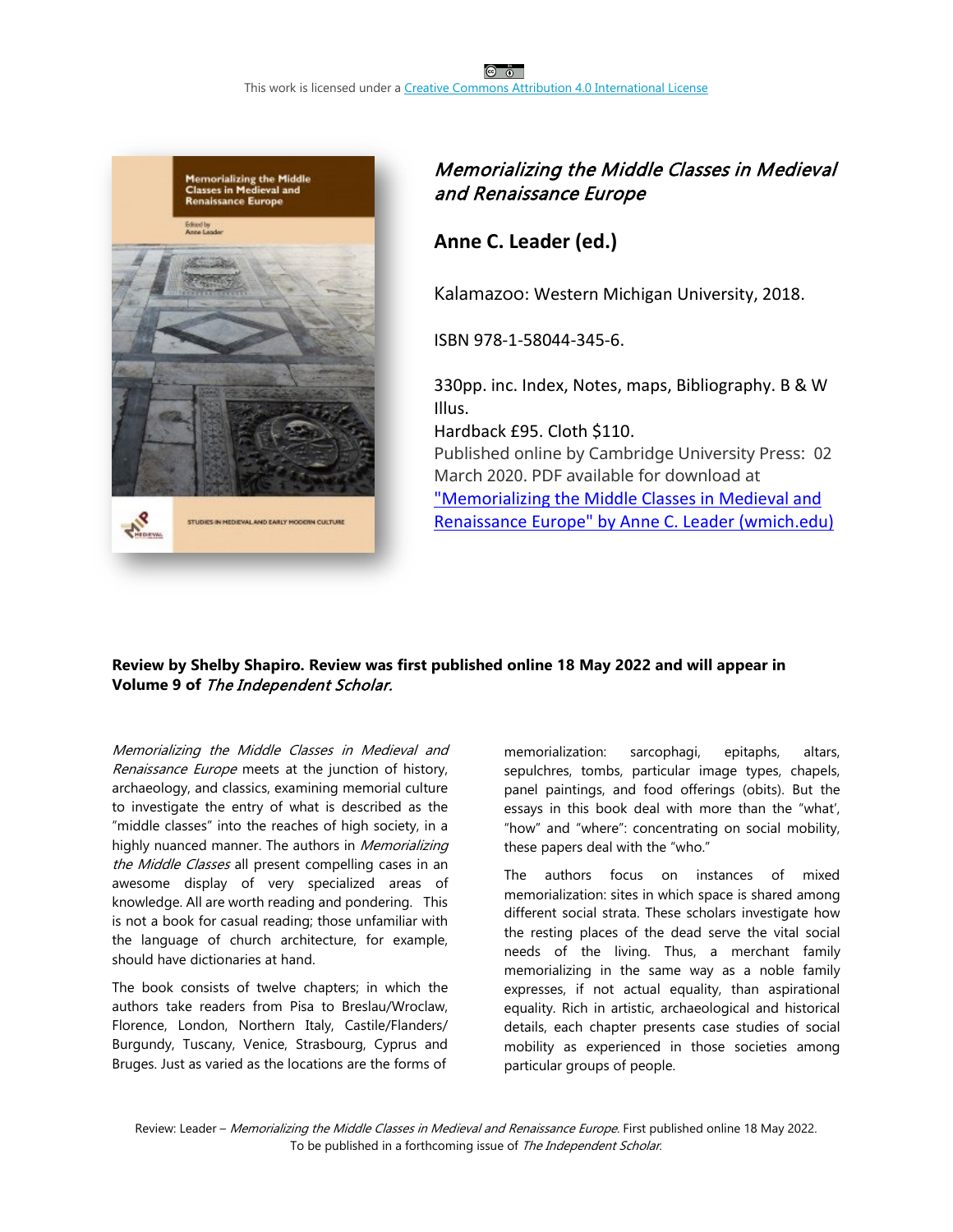The *dramatis personae* are the monarchy, the nobility, the Church, and what the authors have defined as "middle classes"—neither nobles, monarchs or church personnel, nor peasants or artisans. Even though the phrase "middle classes" is used, this represents a time before the formation of classes as we know them. The word and concept of an elite or status group captures their social position perhaps better than the rather vague "middle." In these societies, monarchs, nobles and knights (willingly or not) shared power or employed members of the elites as diplomats, high members of the church, tax collectors and other administrative figures. Wealth could serve as a means of becoming a member of the nobility. The glue holding these societies together was, however, various forms of dependence, duty, and obligation, and not economic relations. Marxian ideas about the relationship of various actors to the means of production as the basis of societal organization are of little use in societies which did not define themselves in economic terms. Struggles in these societies did not take an economic form; rather, they concerned status, prestige and influence. While merchants engaged in trade, those in the ruling positions avoided it, even if they had bought their way into the nobility through their commercial activities.

The authors of these papers move from analyzing artifacts or assemblages of artifacts to understanding or interpreting them in a relational manner: what does it mean for the burial site of person (or family)  $x$  to be in proximity with that of person (or family)  $y$ ? What connections can be drawn between the particular features of the funerary monuments to x and  $y$ ? What do these forms of memorialization say about the existing and possible relationships?

This book connects well with the work of sociologist Norbert Elias. The deep dive into the minutiae of funerary iconography, the placement of tombs, sarcophagi and memorial plaques in relation to those buried inside and outside a church, is similar to the analysis of the architecture and layout of Versailles by Elias in The Court Society.<sup>[1](#page-4-0)</sup> By careful attention to the geography of Versailles, placement of particular rooms for those in charge of various tasks, and their distance from others, along with contemporary records (including those living at Versailles), Elias made a very

convincing case for a topology of shifting power alliances within the court of Louis XIV. This combination of attention to the layout and the perspectives of those involved at the time worked to make The Court Society particularly persuasive. Non-nobles and nonaristocrats handled administrative functions, such as tax collection and foreign relations. Nobles filled all manner of service functions (other than handling finances) for their master, including being in charge of his night shirts and day clothes. Where you lived and what you did, your proximity to the top, expressed shifting power relationships. Those who have read The Court Society will immediately see how social patterns outlined by the authors in this book were also current in the France of Louis XIV.

Editor Anne Leader's "Introduction" sets forth the main themes and briefly discusses each paper. In "Reycling for Eternity: The Reuse of Ancient Sarcophagi by Pisan Merchants, 1200-1400," Karen Rose Matthews discusses one feature of funerary commemoration burial in ancient sarcophagi—and what this form of recycling signified. She outlined the geography of burial practices in Pisa: in cathedrals and churches, on the grounds of churches. As significant as placement was their encasement: old sarcophagi. By using old sarcophagi—especially "Roman objects from distant locales" (p. 31)—they demonstrated their wealth and position, as well as associating themselves with bygone glories:

"The openness of ancient Roman sarcophagi as spolia [ancient Roman spoils] meant that they could be filled with a variety of associations, alluding to multiple pasts simultaneously. The elite merchant families that used them as burials purchased and owned a piece of the Roman past, and their personal acquisition of Roman spoils paralleled the widespread use of ancient Roman objects in the most important religious monuments in Pisa." (p. 42).

Those familiar with Hobsbawm and Ranger's The Invention of Tradition will recognize the mechanism at work.<sup>[2](#page-4-0)</sup> This is especially true of the many instances of new nobles acquiring coats of arms, many of which implied a longer lineage than actually existed.

<span id="page-4-0"></span><sup>&</sup>lt;sup>1.</sup> Elias, Norbert, *The Court Society* (NY: Pantheon Books, 1969, 1975, 1983).

<sup>&</sup>lt;sup>2.</sup> Hobsbawm, Eric and Ranger, Terence (eds.), The Invention of Tradition (Cambridge University Press, 1984).

Review: Leader - Memorializing the Middle Classes in Medieval and Renaissance Europe. First published online 18 May 2022. To be published in a forthcoming issue of The Independent Scholar.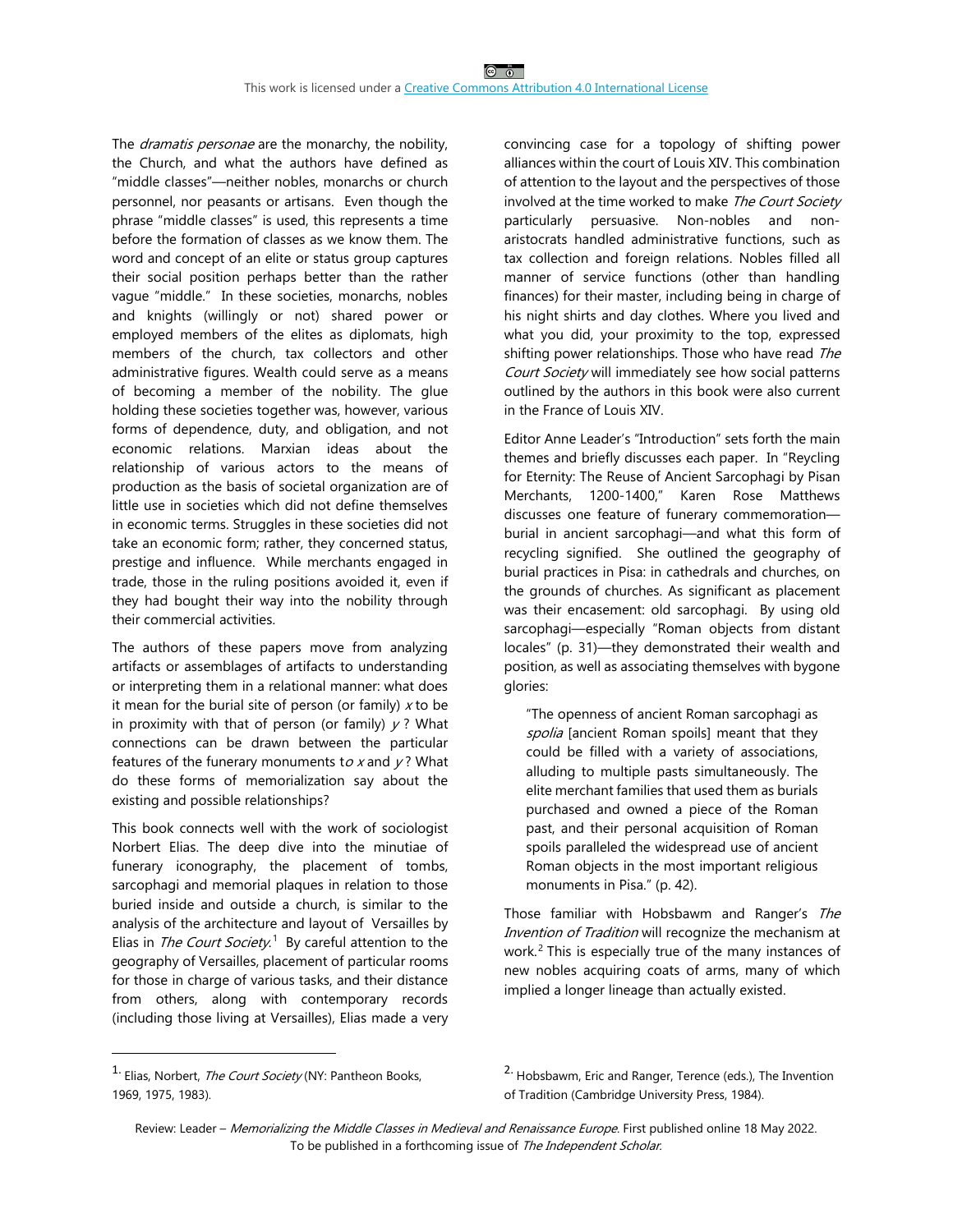In "Nuremberg Merchants in Breslau (1440-1520): The Commemoration as Assimilation," Agnieszka Patala examines the memorialization practices of a particular group in Breslau/Wroclaw—merchant families who originated in Nuremberg—whose memorials and memorial placements not only celebrated their success, but served as a means of identity, staying together as Nurembergers in death as in life. She presents a geography of memorial, noting where people were buried, entombed, or placed on church walls, floors, etc. She notes the practice of a family having multiple sites.

"Anne Leader's "The Sepulchralization of Renaissance Florence" presents a geography and topography of memory. She notes the multitude of burial places: under Church floors, on walls, in tombs, on Church grounds, and elsewhere. Sometimes the final resting place was a distance from the home parish of the decedent—which meant the prestige of a long funeral procession."

"The desire of individual Florentines to commemorate themselves transformed their cityscape. Stone monuments kept the dead ever present, at least in theory, on the minds and in the prayers of the living. Poignantly however, many markers designed for permanence, have not survived…. [O]thers were sold off by impoverished descendants to newcomers eager to take on the rights to a prestigious burial spot, like the butcher-turned-baker Bellacci family . ." (p. 96).

Christian Steer takes readers across the Channel in "'Under the tombe that I have there prepared': Monuments for the Tailors and Merchant Tailors of Medieval London." This paper significantly complicates the view of guilds as precursors to labor unions. While there were both craft and merchant guilds, Steer examines the membership of the Fraternity of St. John the Baptist (founded 1327) and the Merchant Taylors' Company (chartered 1503). Most of the Fraternity's members worked in other areas or were members of the royalty, nobility, and knights. From 1398-1445, when it was known as the Fraternity of St. John the Baptist, "almost 68 [percent of members were not themselves tailors." (p. 109) Among their number were nobles and knights, marblers and merchants. Among its members was the first Speaker of the House of Commons, Thomas Chaucer, son of Geoffrey Chaucer. These organizations, in addition to setting prices and wages, provided mutual aid and spiritual support. They

also served as the springboard to administrative offices. Steer and other authors note the popularity of various religious orders, which would recite prayers in the name of those deceased for specified periods of time, serving the dead and the living—the latter through the prestige of being able to afford this particular luxury, and (more importantly) because this represented good works which could only redound to the benefit of those doing the memorializing when they appeared for holy judgment. Providing memorial and burial spaces and services acted as an important method of revenue production for the churches and orders involved. Scholars of this period have special problems, due to the destruction of religious artifacts during the Reformation, and the loss of artefacts during the Great Fire of London in 1666.

In "'Middle-Class' Men Who Would Be Nobles in Fifteenth-Century Castile, Flanders, and Burgundy," Ann Adams and Nicola Jennings consider the cases of men who entered the nobility, and "used material display as part of carefully crafted commemorative strategies in their bids to be remembered as noble" (p. 157). One of them started off life as a "new Christian," that is, a Jew who converted in the face of persecution and restrictions. He ended up in royal service.

Ruth Wolff's "Tombs and the *imago doctoris in* cathedra in Northern Italy, ca. 1300-1364" discusses a repeated motif of "a male figure resting on a thronelike chair (cathedra) with armrests and backrest, and a desk in front of him with an opened book. The figure's righthand is always raised in a gesture seen as a sign of teaching . . ." (p. 130). It turns out, however, that not all of those whose tombs had this decoration were teachers or doctors of law. Some worked as notaries or physicians; another, the son of the poet Dante Alighieri, had written a study of his father's "Divine Comedy." (pp. 141-146).

Sandra Cardarelli considers the opposite problem in "Remembering the Dead, Planning for the Afterlife in Fifteenth-Century Tuscany: The Case of Cione di Ravi": downward mobility. The title says it all in Meredith Crosbie's "Noble Aspirations: Social Mobility and Commemoration in Two Seventeenth-Century Venetian Funerary Monuments." The decedents had purchased their way into the nobility; they arranged for their monuments to be placed opposite those from old noble families. Crosbie analyzes the placement of various aspects of the plinths, obelisks and carvings of the new and old nobility inferring an equality of status.

Review: Leader - Memorializing the Middle Classes in Medieval and Renaissance Europe. First published online 18 May 2022. To be published in a forthcoming issue of The Independent Scholar.